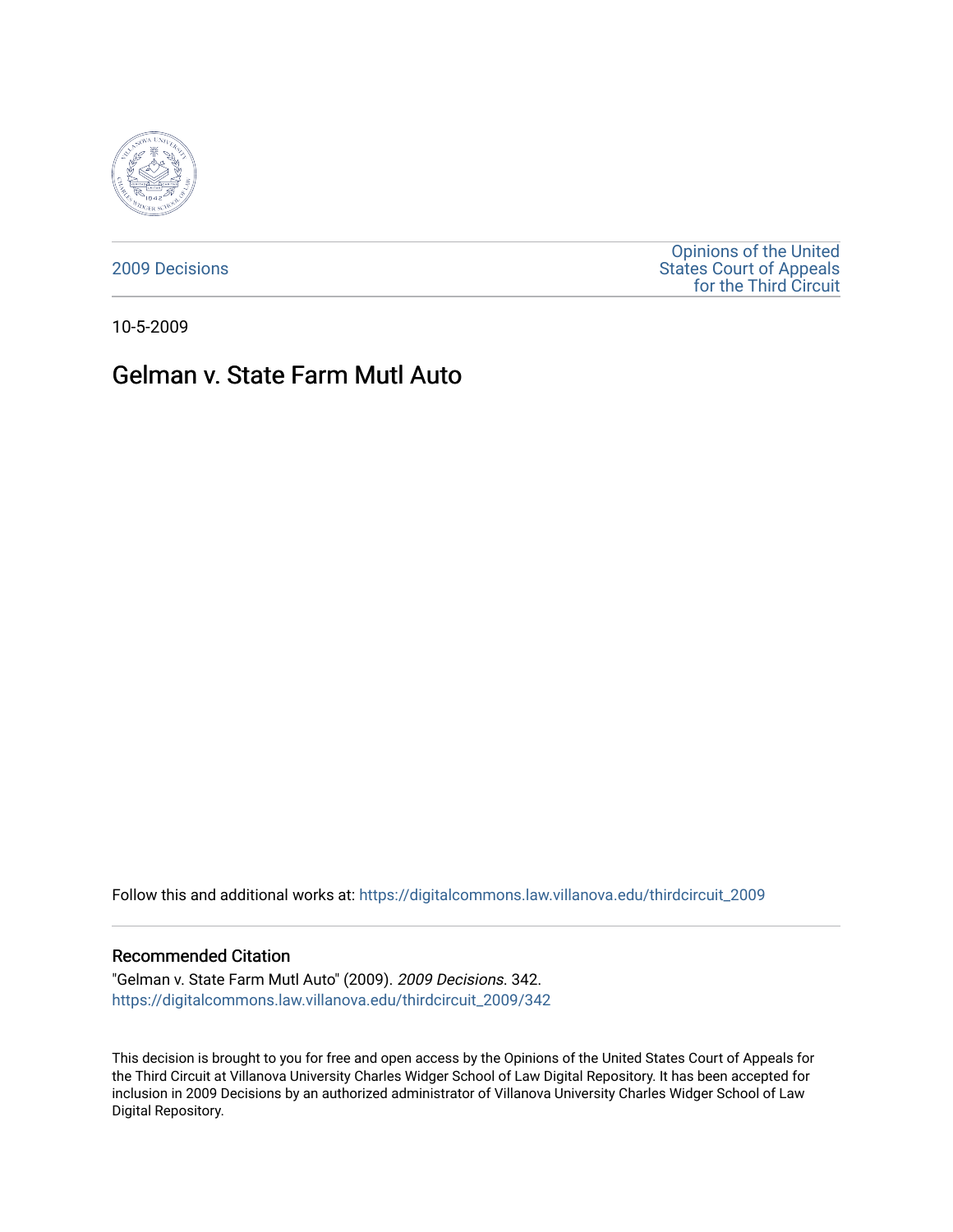#### PRECEDENTIAL

# UNITED STATES COURT OF APPEALS FOR THE THIRD CIRCUIT

 $\overline{a}$ 

 $\overline{a}$ 

 $\overline{a}$ 

 $\overline{a}$ 

No. 07-3665

BRUCE GELMAN, ESQUIRE, ON BEHALF OF HIMSELF AND ALL OTHERS SIMILARLY SITUATED

v.

STATE FARM MUTUAL AUTOMOBILE INSURANCE COMPANY

Bruce Gelman,

Appellant

Appeal from the United States District Court for the Eastern District of Pennsylvania (Civ. No. 06-cv-05118) District Judge: Hon. William H. Yohn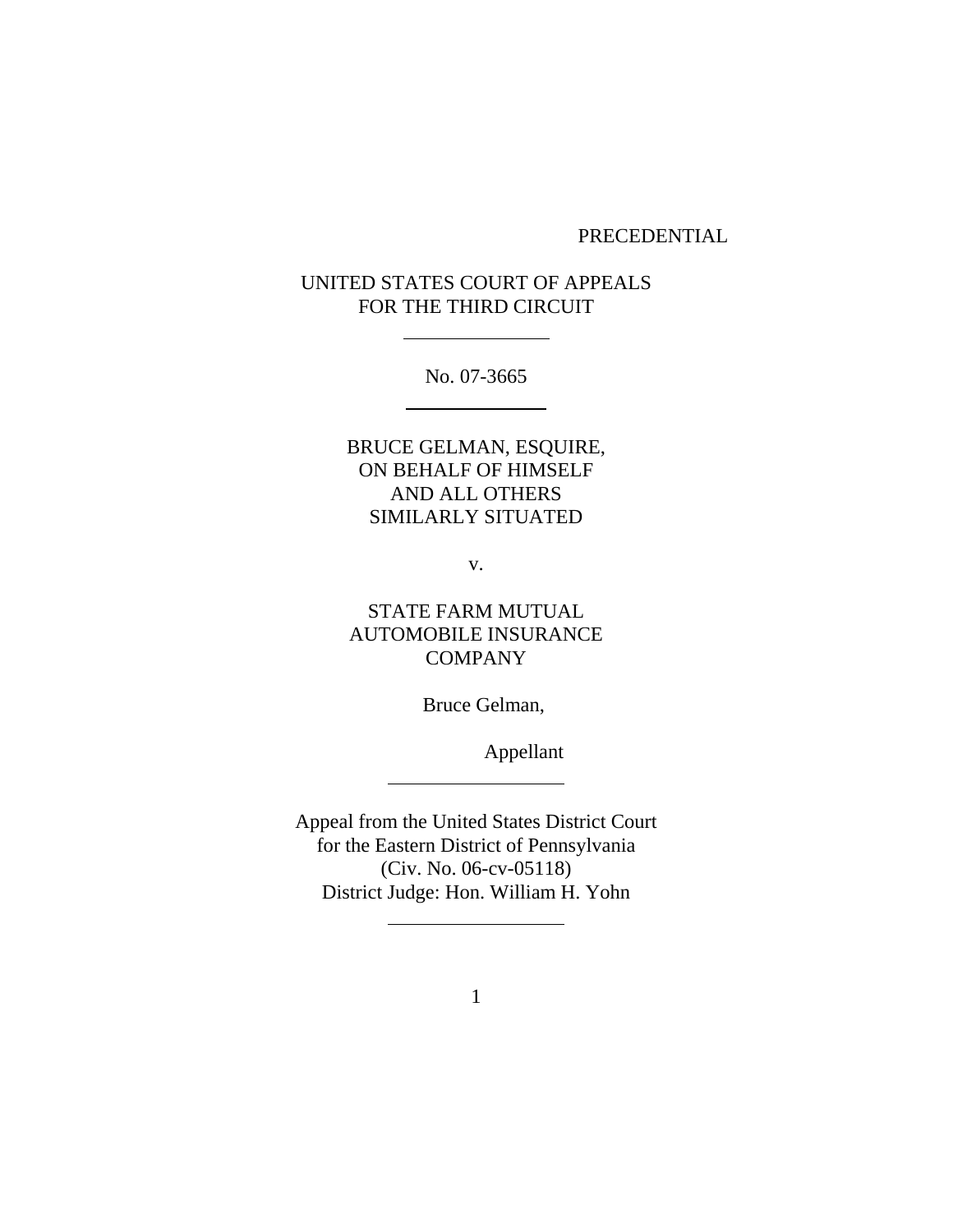Argued: September 9, 2008

Before: SCIRICA, *Chief Circuit Judge*, McKEE and SMITH, *Circuit Judges*

(Opinion filed: October 5, 2009)

PATRICK J. LOUGHREN, ESQ. (Argued) Loughren, Loughren & Loughren, P.C. 3204 Grant Building Pittsburgh, PA 15219

DANIEL C. LEVIN, ESQ. Levin, Fishbein, Sedran & Berman 510 Walnut Street, Suite 500 Philadelphia, PA 19106

CHRISTOPHER G. HAYES, ESQ. The Law Office of Christopher G. Hayes 225 South Church Street West Chester, PA 19382 *Attorneys for Appellant*

JAMES T. MOUGHAN, ESQ. Britt, Hankins & Moughan Suite 515 Two Penn Center Plaza 1500 John F. Kennedy Boulevard Philadelphia, PA 19102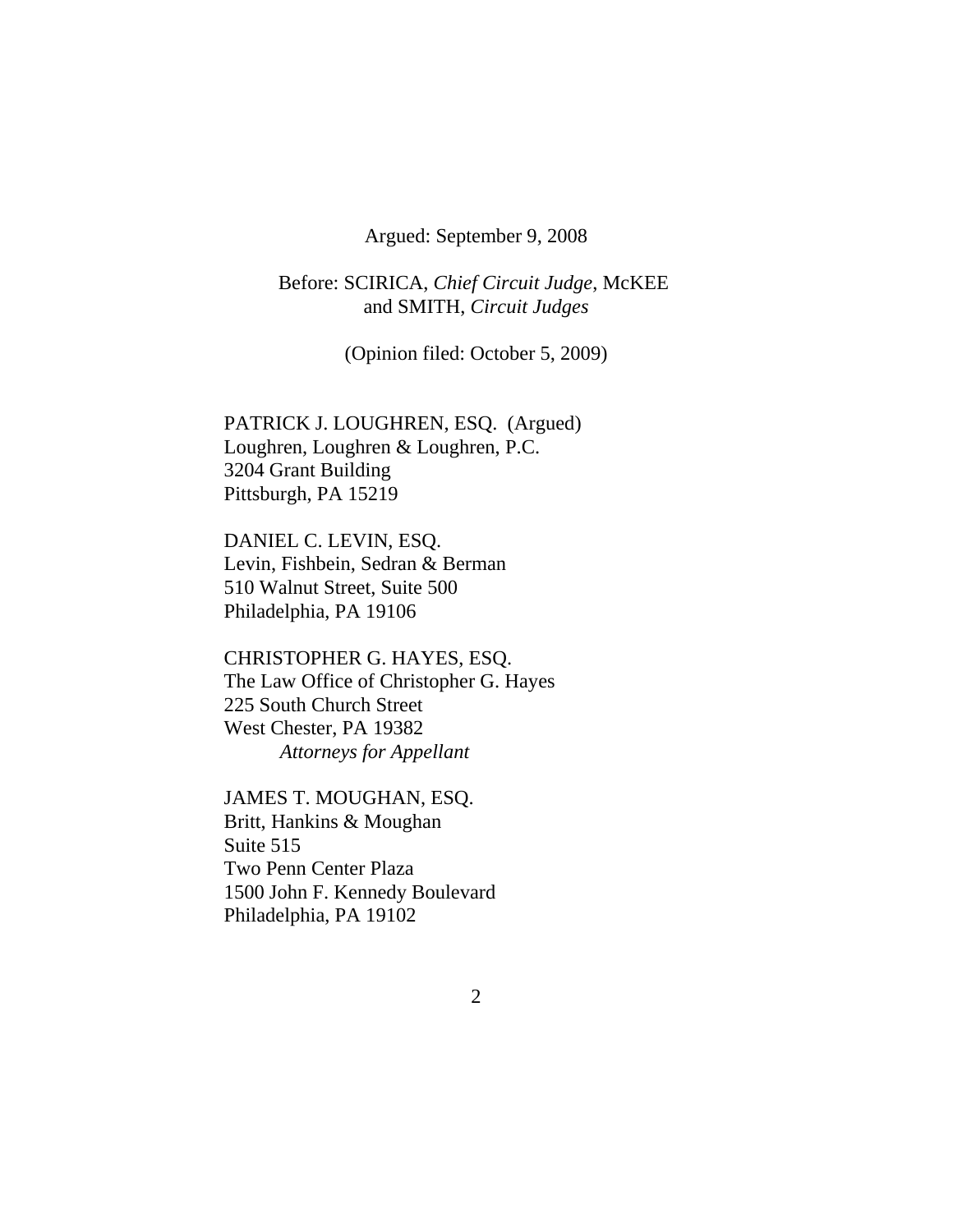MICHAEL P. KENNY, ESQ. CARI K. DAWSON, ESQ. (Argued) DERIN B. DICKERSON, ESQ. Alston & Bird LLP 1201 W. Peachtree Street Atlanta, GA 30309 *Attorneys for Appellee*

THOMAS W. CURVIN, ESQ. VALERIE S. SANDERS, ESQ. DREW D. DROPKIN, ESQ. Sutherland Asbill & Brennan LLP 999 Peachtree Street, N.E. Atlanta, GA 30309 *Attorneys for Amicus Curiae, Property Casualty Insurers Association of America, in support of Appellees*

 $\overline{a}$ 

 $\overline{a}$ 

## **OPINION**

McKEE, *Circuit Judge*.

Bruce Gelman appeals the district court's Rule 12(b)(6) dismissal of the claims he filed under the Fair Credit Reporting Act that arose from an allegedly improper disclosure of his credit report and a subsequent mailer from an insurance company that arose from that disclosure. For the reasons that follow, we will affirm the district court.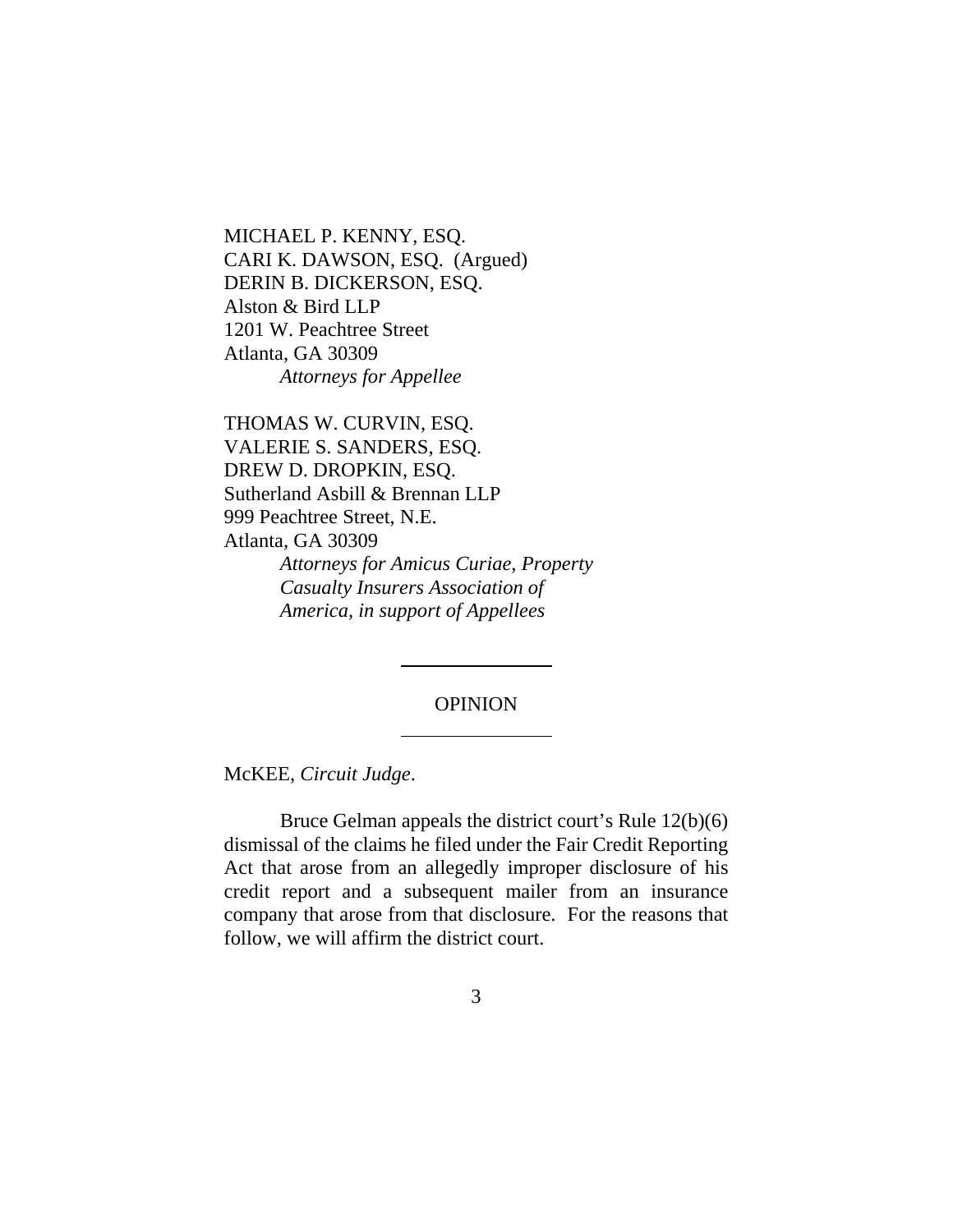## **I. FACTUAL BACKGROUND**<sup>1</sup>

On or about November 18, 2004, State Farm Mutual Automobile Insurance Company requested and obtained Gelman's consumer credit report from Experian, a consumer reporting agency, without Gelman's consent or authorization. Gelman alleges that he did not discover that State Farm had obtained his consumer credit report until April 5, 2006, when he received a copy of his consumer credit report from Experian. His consumer credit report noted that State Farm had obtained his credit report for a "permissible purpose." Gelman sued State Farm after the latter obtained a copy of his credit report from a credit reporting agency and used it to select Gelman to receive materials pertaining to insurance products that he might qualify for and/or be interested in.

The mailer that was sent claims that State Farm has been the "No. 1 auto insurer since 1942."2 In a paragraph set off by a border, the mailer says it is a "prescreened offer." It also states in bold, enlarged font: "Call . . . for a quote or return the

<sup>1</sup> The facts are as alleged in Gelman's complaint. *See Evancho v. Fisher*, 423 F.3d 347, 350 (3d Cir. 2005). (When reviewing a dismissal for failure to state a claim under Fed. R. Civ. P.  $12(b)(6)$ , we assume the truth of the plaintiff's allegations.)

<sup>&</sup>lt;sup>2</sup> A copy of the mailer he received from State Farm was attached to his complaint as an exhibit. The exhibit is an undated sample mailer, and Gelman does not allege when he received it.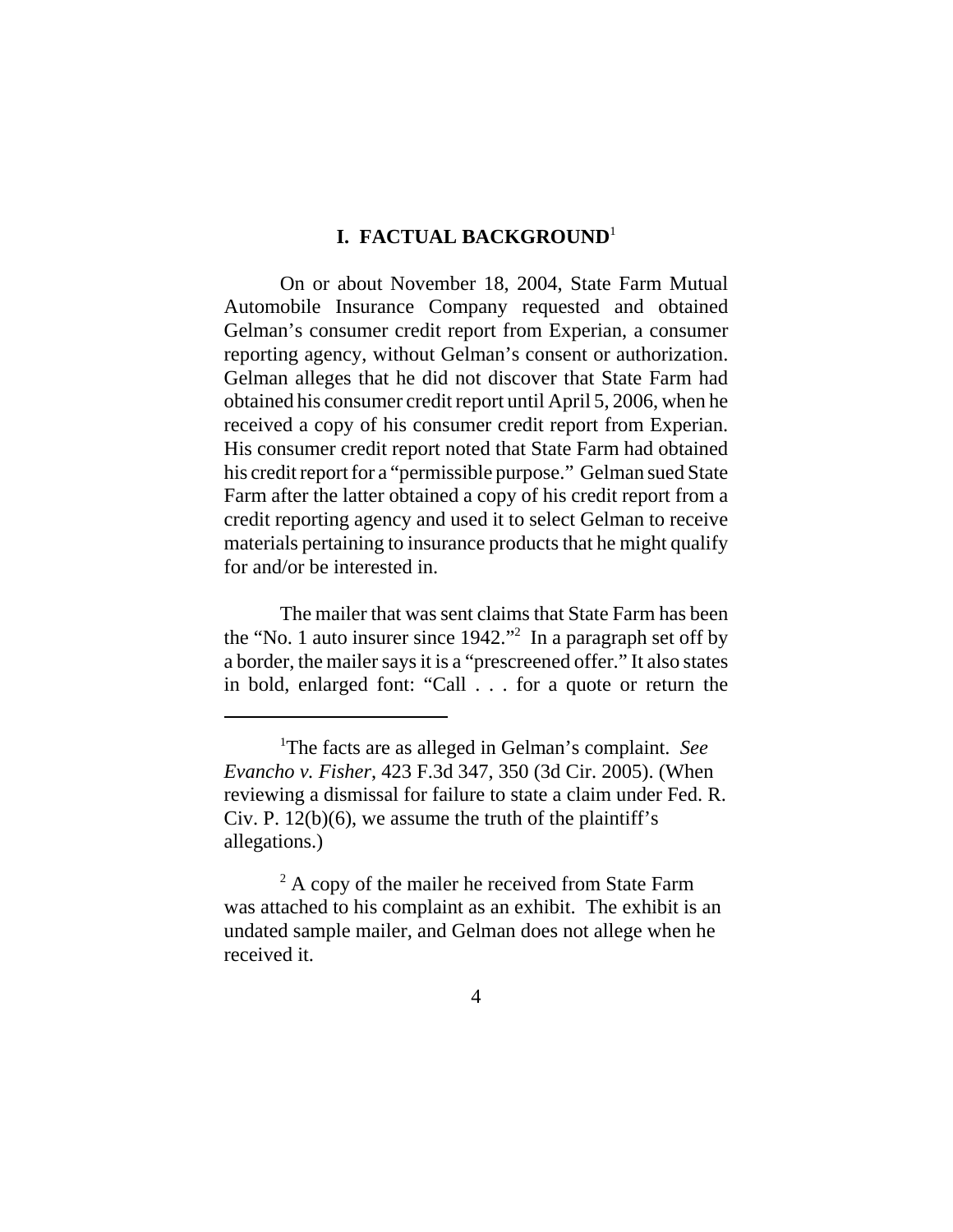attached card today. I could save you up to \$356!\*." The mailer also claims: "[a]s your agent, I'll help you find the right level of coverage at the right price for your needs. By getting to know you personally, I can offer: Competitive rates that can save you up to \$356 or more.\*" A footnote to the asterisk states: "Actual average annual savings were \$356.58 per household. This amount is based on a January 2005 survey of new policyholders who reported savings through State Farm as compared to their previous carriers' rates."

An attached card further describes the auto insurance "offering." Its caption reads: "Learn more about auto insurance at statefarm.com." The line underneath the caption and next to a checkmarked box reads: "Yes! I'd like more insurance information on State Farm auto insurance." The attached card asks for the recipient's phone number, best time to call, name of current car insurance carrier and renewal date of car insurance. That card also gives the recipient the opportunity to request more information regarding homeowners insurance, flexible payment options, life insurance or "other."

In addition, the mailer contains the following opt-out notice in a paragraph set off by a border: "You can choose to stop receiving 'prescreened' offers of insurance from this and other companies by calling toll-free . . .. See 'PRESCREEN & OPT-OUT NOTICE' on the other side for more information about prescreened offers." The other side of the mailer that is referenced contains the following information:

> PRESCREEN & OPT-OUT NOTICE: This "prescreened" offer of insurance is based on the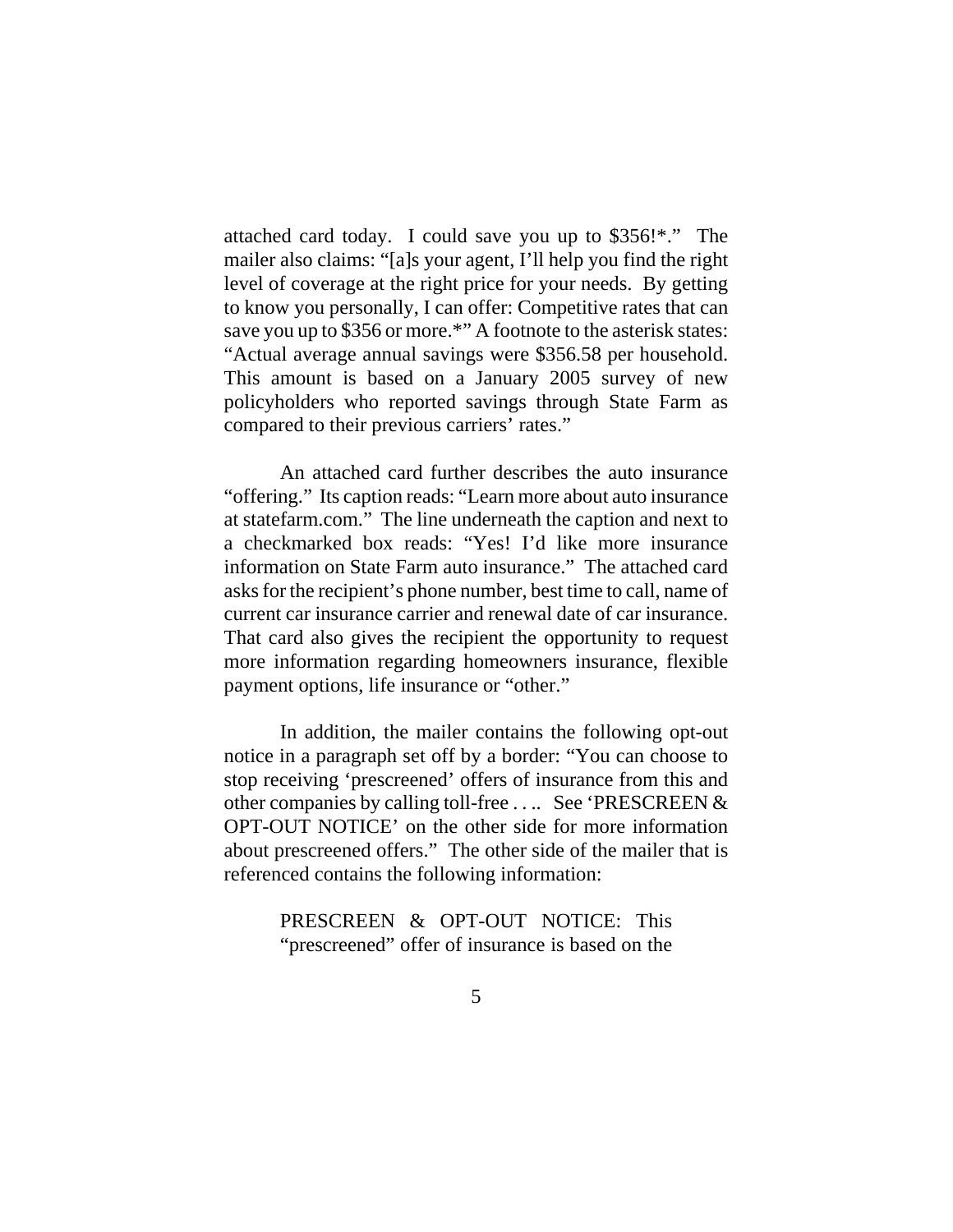information in your consumer reports, including your credit report, indicating that you meet certain eligibility criteria. This offer is not guaranteed if you do not meet our criteria at the time of application and expires 60 days after you receive it. If you wish to omit your name from future State Farm mailings, please contact me at: State Farm Customer Mail Response Center at: State Farm Insurance Company-Customer Mail Response Center – P.O. Box 1800 – Aurora, ILL 60507-9863. If you do not want to receive prescreened offers of insurance from this and other companies, contact the consumer reporting agencies listed below or call toll-free . . . .

Gelman contends that State Farm's mailer is an invitation to call State Farm to find out about the various insurance products that State Farm might attempt to sell. Put another way, Gelman contends that the State Farm mailing is nothing more than promotional material soliciting him to contact State Farm regarding its various insurance products and that it is therefore not the kind of firm offer of insurance that would legitimize State Farm's access to his credit report under federal law.

#### **II. DISTRICT COURT PROCEEDINGS**

On November 22, 2006, Gelman filed a putative class action complaint against State Farm asserting four substantive and two procedural claims arising under the Fair Credit Reporting Act ("FCRA"), 15 U.S.C. § 1681 *et seq*. Specifically, Gelman asserted that: (1) State Farm obtained his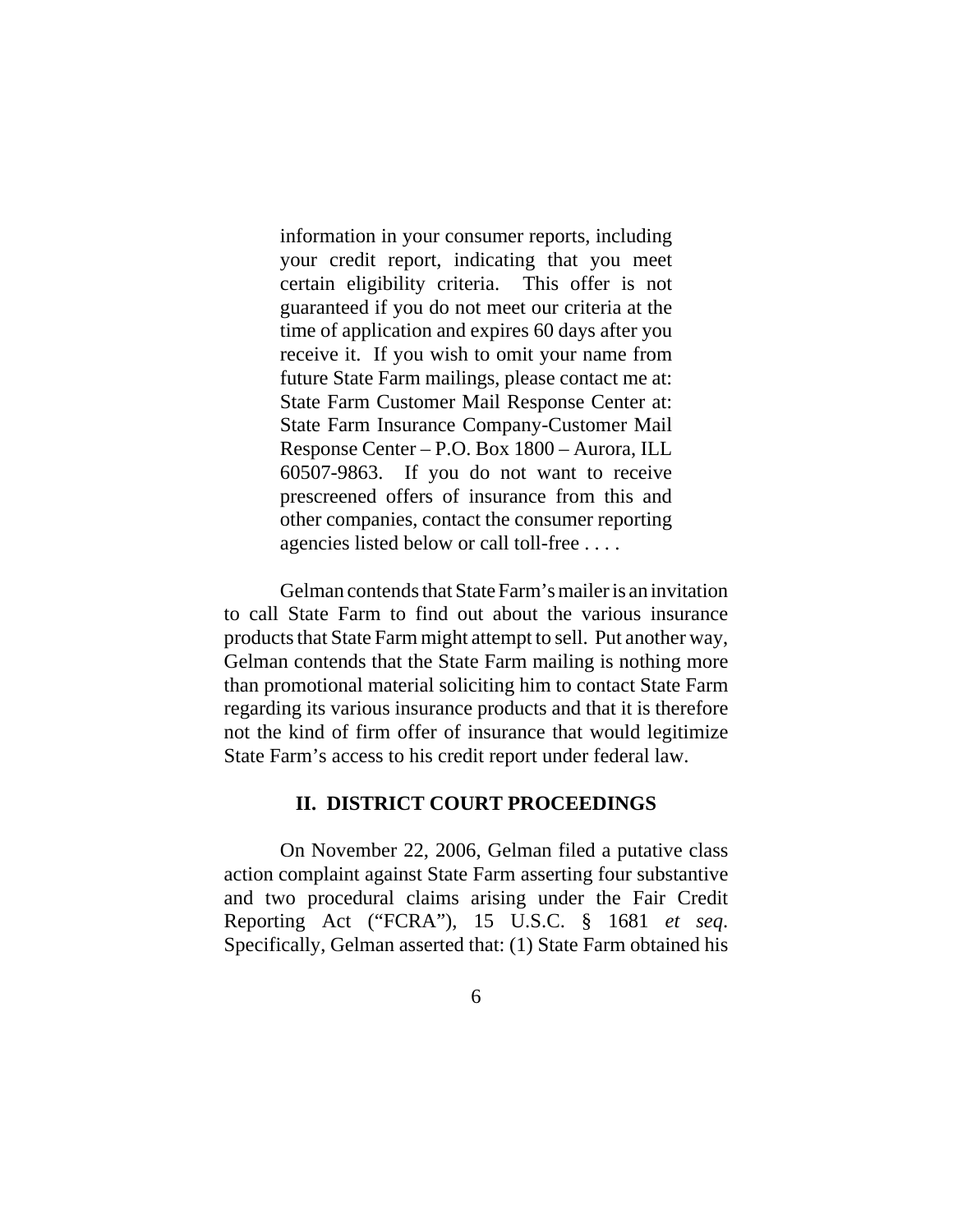credit report from a credit reporting agency under false pretenses in knowing and willful violation of § 1681q ("false pretenses claim"); (2) State Farm willfully violated § 1681b(f) without a permissible purpose ("permissible purpose claim"); (3) State Farm's offer of insurance did not contain the "clear and conspicuous" disclosures required by § 1681m ("the disclosure claim"); and (4) State Farm negligently violated each of the foregoing statutory provisions in violation of § 1681o. Gelman also sought declaratory and injunctive relief.

State Farm responded by filing a motion to dismiss for failure to state a cause of action pursuant to Fed.R.Civ.P. 12(b)(6), and the district court granted that motion as to all of Gelman's claims. *Gelman v. State Farm Mut. Auto. Ins. Co.*, 2007 WL 2306578 (E.D. Pa. Aug. 9, 2007). The district court held that Gelman failed to state a claim for his false pretenses and permissible purpose claims because State Farm's mailer constituted an offer of insurance under the FCRA, and that was a "permissible purpose" for disclosing Gelman's credit report. *Id*. at \*4-8. It further held that the FCRA does not provide for a private right of action to recover for disclosures that are contrary to provisions of the FCRA. *Id*. at \*8. The district court also held that the FCRA does not provide private litigants declaratory and injunctive relief. *Id*. at \*9. This appeal followed.3

<sup>&</sup>lt;sup>3</sup> Gelman is only challenging the district court's holding that State Farm's mailer was an offer of insurance and that the disclosure of his credit report was therefore permissible under the FCRA. That holding resulted in the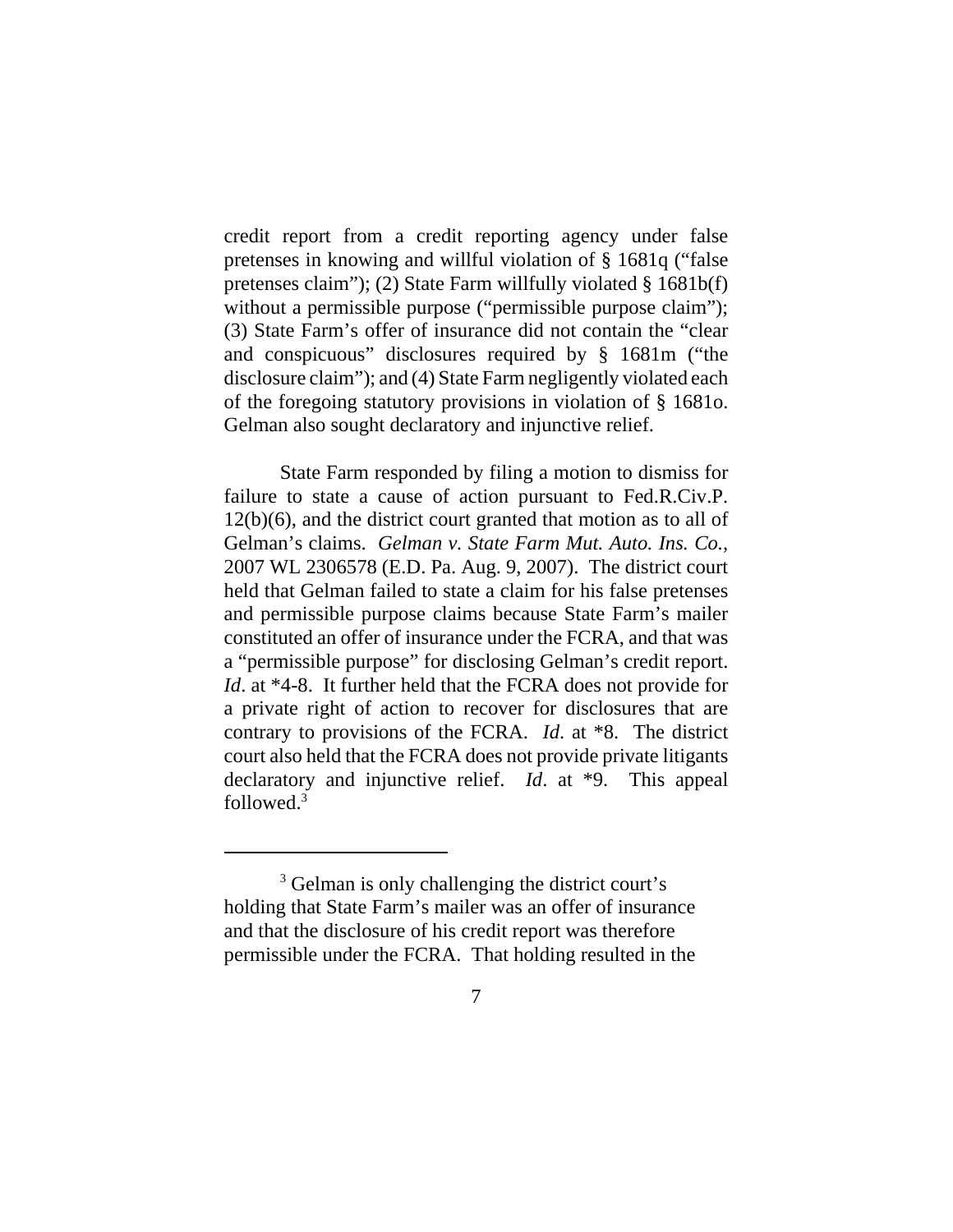#### **III. STANDARD OF REVIEW**

We exercise plenary review of the district court's order granting a motion to dismiss for failure to state a claim. *Santiago v. GMAC Mortgage Corp.*, 417 F.3d 384, 386 (3d Cir. 2005). In determining whether a district court's dismissal of a complaint under Fed.R.Civ.P. 12(b)(6) was proper, we must "accept all factual allegations as true, construe the complaint in the light most favorable to the plaintiff, and determine, whether under any reasonable reading of the complaint, the plaintiff may be entitled to relief." *Phillips v. County of Allegheny*, 515 F.3d 224, 233 (3d Cir. 2008). At this stage, "a complaint must contain sufficient factual matter, accepted as true, to 'state a claim to relief that is plausible on its face.' A claim has facial plausibility when the plaintiff pleads factual content that allows the court to draw the reasonable inference that the defendant is liable for the misconduct alleged." *Ashcroft v. Iqbal*, U.S. , 129 S.Ct. 1937, 1949 (2009)4 (quoting *Bell Atlantic Corp. v. Twombly*, 550 U.S. 544, 556 (2007)). "[W]here the wellpleaded facts do not permit the court to infer more than the mere possibility of misconduct, the complaint has alleged – but it has not 'show[n]' – that the 'pleader is entitled to relief.'" *Iqbal*,

dismissal of each of Gelman's claims under the FCRA.

<sup>4</sup> *Iqbal* was decided by the Supreme Court after this case was argued. However, "appellate courts are obliged to apply the law as they find it at the time of their judgment." *C & K Coal Co. v. United Mine Workers of America*, 704 F.2d 690, 698 (3d Cir. 1983).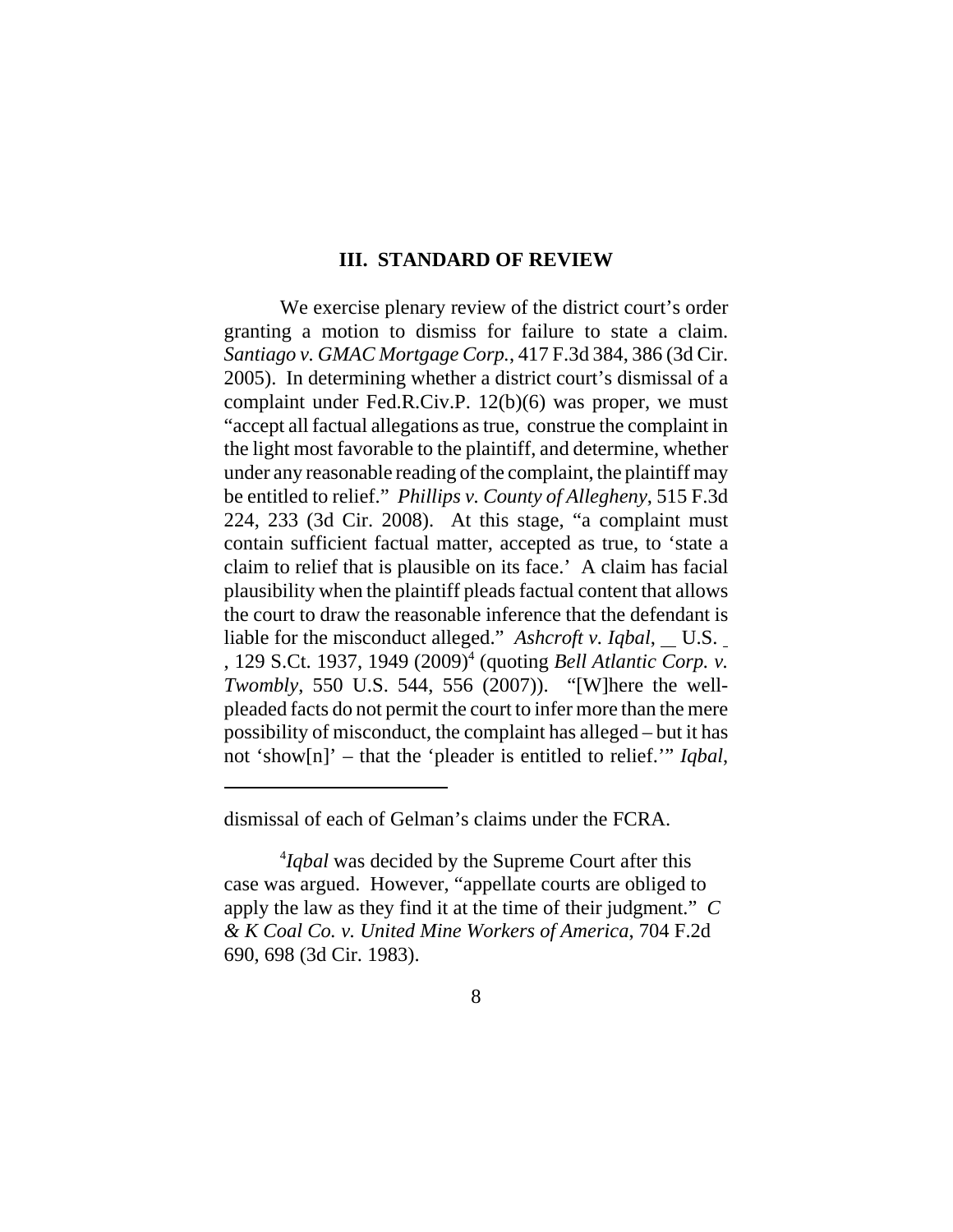129 S.Ct. at 1950 (quoting Fed.R.Civ.P. 8(a)(2)).

In addition, because Gelman attached a copy of State Farm's mailer to his complaint, the mailer may be considered for purposes of ruling upon the Rule 12(b)(6) motion. *See Pension Benefit Guar. Corp. v. White Consl. Indus., Inc.*, 998 F.2d 1192, 1196 (3d Cir. 1993).

#### **IV. LEGAL BACKGROUND**

"Congress enacted the FCRA in 1970 to ensure fair and accurate credit reporting, promote efficiency in the banking system, and protect consumer privacy." *Safeco Ins. Co. of America v. Burr*, 551 U.S. 47, 127 S.Ct. 2201, 2205 (2007). In doing so, Congress sought to preserve the consumer's privacy in the information maintained by consumer reporting agencies. *Cole v. U.S. Capital, Inc.*, 389 F.3d 719, 725 (7th Cir. 2004).5 A "consumer reporting agency" is defined as: "any person which, for monetary fees, dues, or a cooperative nonprofit basis, regularly engages in whole or in part in the practice of assembling or evaluating consumer credit information or other information on consumers for the purpose of furnishing

<sup>&</sup>lt;sup>5</sup> For reasons that will become apparent in our discussion of *Cole,* that case is readily distinguishable from the situation here, and it has since been limited to circumstances not before us. Nevertheless, that decision remains one of the few appellate decisions interpreting provisions of the FCRA applicable here, and its interpretation of terms used in the FCRA remains helpful.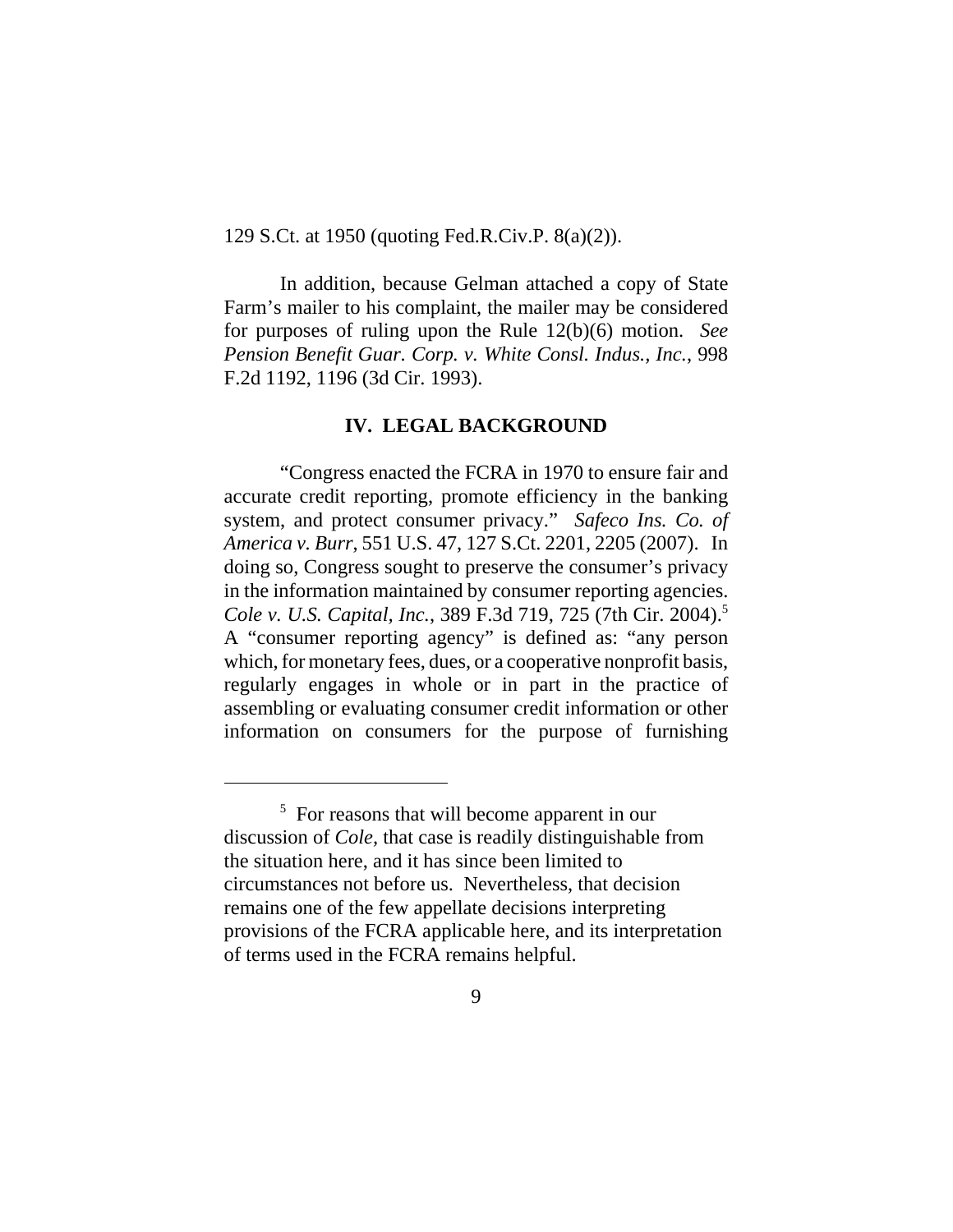consumer reports to third parties, and which uses any means or facility of interstate commerce for the purpose of preparing or furnishing consumer reports." 15 U.S.C. § 1681a(f).

The Act explains: "There is a need to insure that consumer reporting agencies exercise their grave responsibilities with fairness, impartiality, and a respect for the consumer." 15 U.S.C. § 1681(a)(4). Accordingly, Congress prohibited credit agencies from releasing consumer credit reports <sup>6</sup> "unless the release occurs for one of the permissible purposes set forth in 15 U.S.C. § 1681b(a)." *Cole*, 389 F.3d at 725. Section 1681 provides for release of consumer credit reports "'[s]ubject to subsection (c) of [that] section,'" under certain narrowly defined circumstances "and no other . . .'" *Cole*, 389 F.3d at 725.

However, in enacting § 1681, Congress realized that disclosures of consumer credit reports are often the direct result of inquiries initiated by consumers themselves. Congress

<sup>&</sup>lt;sup>6</sup>A "consumer credit report" is "any written, oral, or other communication of any information by a consumer reporting agency bearing on a consumer's credit worthiness, credit standing, credit capacity, character, general reputation, personal characteristics, or mode of living which is used or expected to be used or collected in whole or in part for the purpose of serving as a factor in establishing the consumer's eligibility for  $-$  (A) credit or insurance to be used primarily for personal, family or household purposes; (B) employment purposes; or (C) any other purpose authorized under section 1681b of this title." 15 U.S.C. § 1681a(d)(1).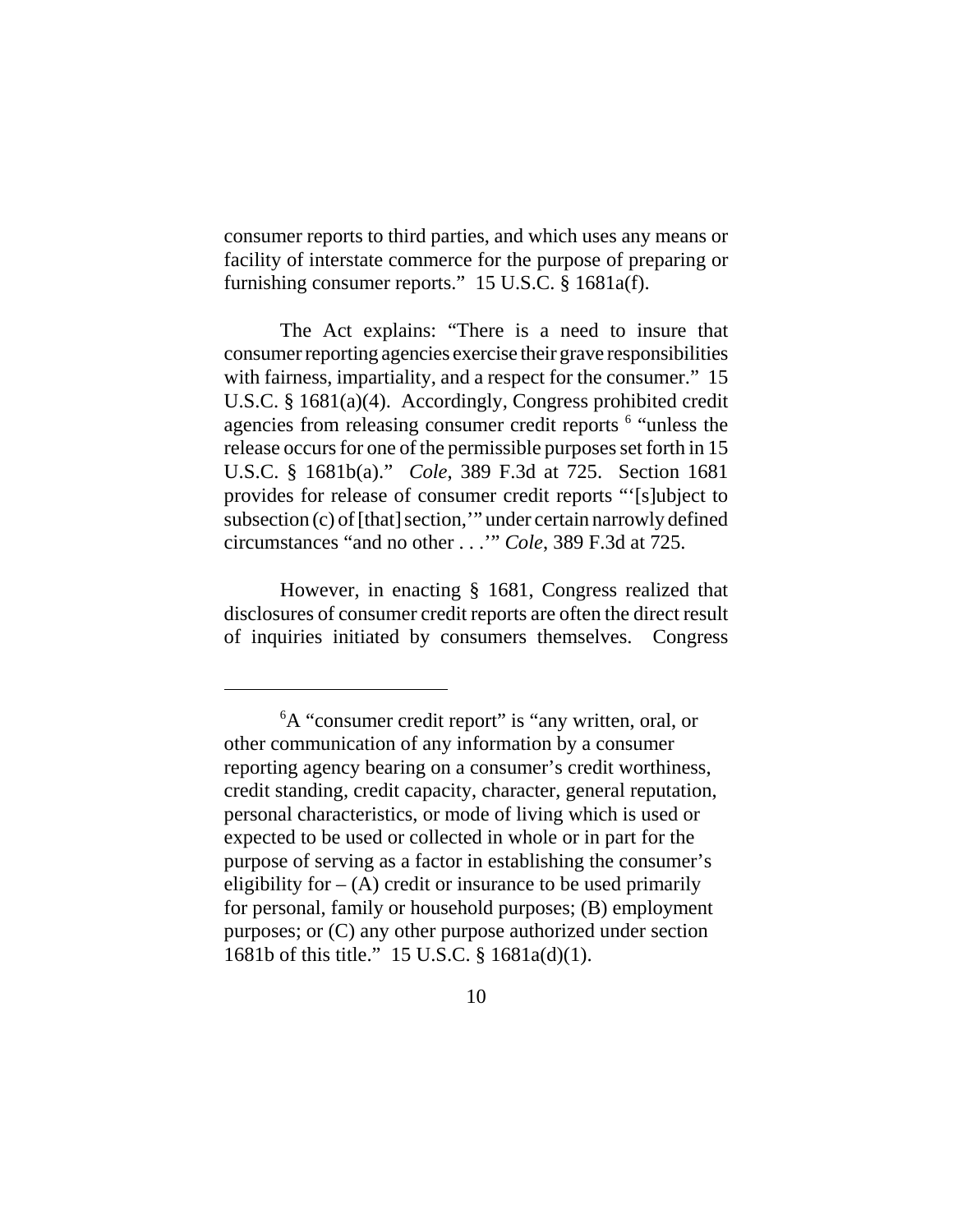allowed for disclosure in many such situations because they "do not create significant privacy concerns." *Cole*, 389 F.3d at 725. "For example, when the consumer applies for credit, employment, insurance or a license, the consumer reporting agency may release the consumer's report." *Id*. at 726, n.5 (citing 15 U.S.C. § 1681b(a)(3)(A)-(F)). That section also provides for: "limited situations in which a consumer credit agency may furnish a consumer report even though the consumer has not initiated or authorized the release." *Id*. at 725. One such situation occurs when a credit or insurance provider is extending the consumer a "firm offer of credit or insurance." 15 U.S.C. §  $1681b(c)(1)(B)(i)$ . As we stated earlier, Gelman is alleging that State Farm failed to make a firm offer of "insurance," and the disclosure was therefore not within the narrow exemption in the FCRA allowing disclosure of consumer credit reports for firm offers of insurance.7

> The FCRA defines a "firm offer of . . . insurance" as: any offer of . . . insurance to a consumer that will be honored if the consumer is determined, based on information in a consumer report, to meet the specific criteria used to select the consumer for the offer. . . .

15 U.S.C. § 1681a(*l*). However, Congress allowed a "firm

<sup>&</sup>lt;sup>7</sup> Inasmuch as State Farm's mailing did not involve an offer of credit, or a solicitation for a loan, we limit our discussion to the exemption for firm offers of insurance contained in § 1681b.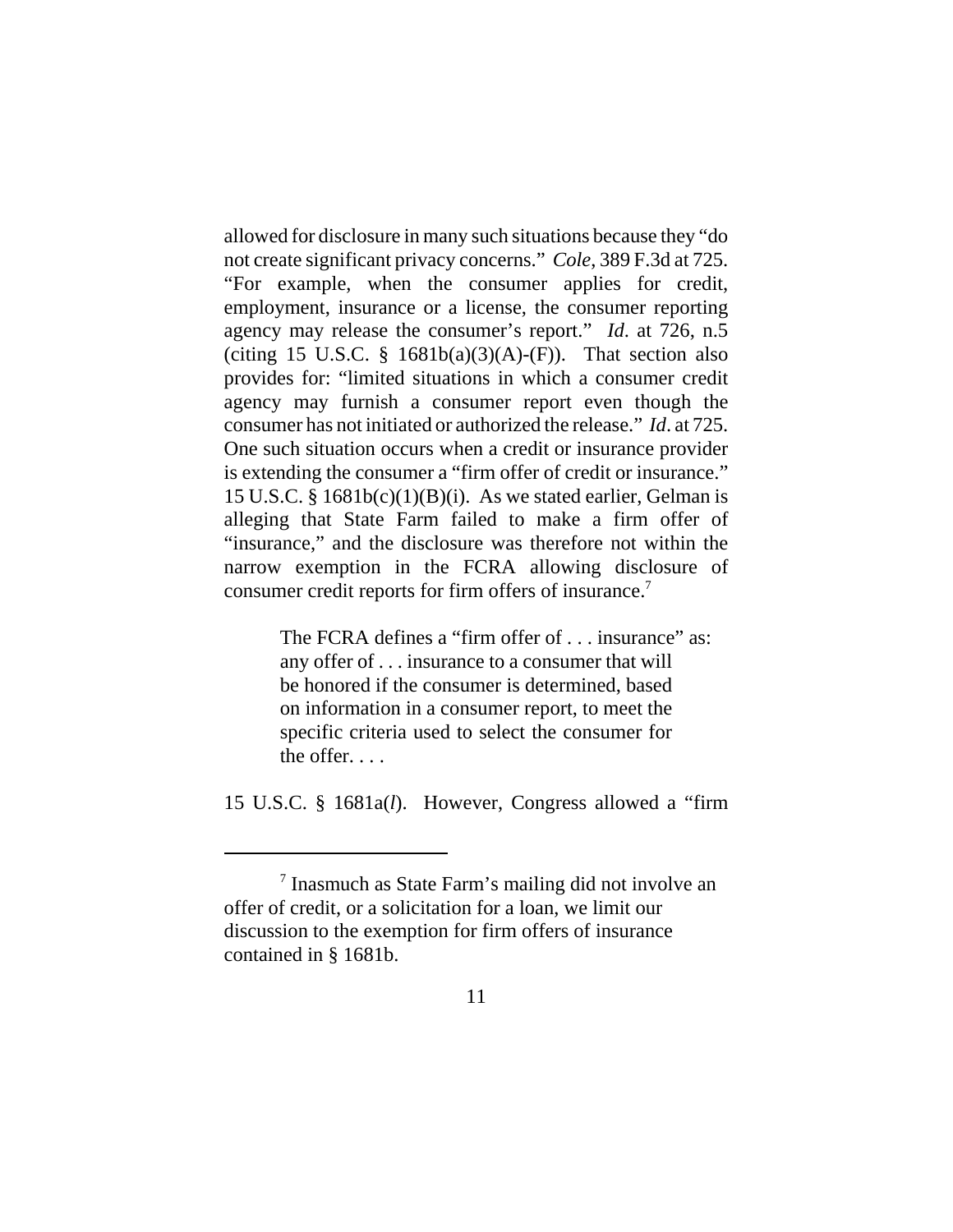offer" to be conditioned on three specific requirements, the existence of which do not preclude an offer of insurance from being "firm." First, the consumer may need to satisfy additional pre-selected criteria bearing on the consumer's creditworthiness. 15 U.S.C. § 1681a(*l*)(1). Second, the offer may be conditioned on verification "that the consumer continues to meet the specific criteria used to select the consumer for the offer." 15 U.S.C. § 1681a(*l*)(2). Third, the offer may be conditioned on the consumer's furnishing any collateral that was both established before the selection of the consumer for the offer and disclosed to the consumer in the offer. 15 U.S.C. § 1681a(*l*)(3).

Congress gave the Federal Trade Commission ("FTC") primary responsibility for governmental enforcement of the FCRA. 15 U.S.C. § 1681s. However, the FCRA also creates a private cause of action. *See* 15 U.S.C. §§ 1681n-o. Sections 1681n and 1681o establish civil liability for willful and negligent noncompliance with § 1681. It allows recovery of actual damages, 15 U.S.C. § 1618o, as well as statutory and punitive damages if a violation is "willful." 15 U.S.C. § 1681n.8

## **V. DISCUSSION**

As noted, the district court held, *inter alia*, that Gelman failed to state a claim for his false pretenses claim, 15 U.S.C. §

<sup>8</sup> "Willful" violations include reckless disregard of any requirement of the FCRA. *See Safeco Ins. Co. of America v. Burr*, *supra*.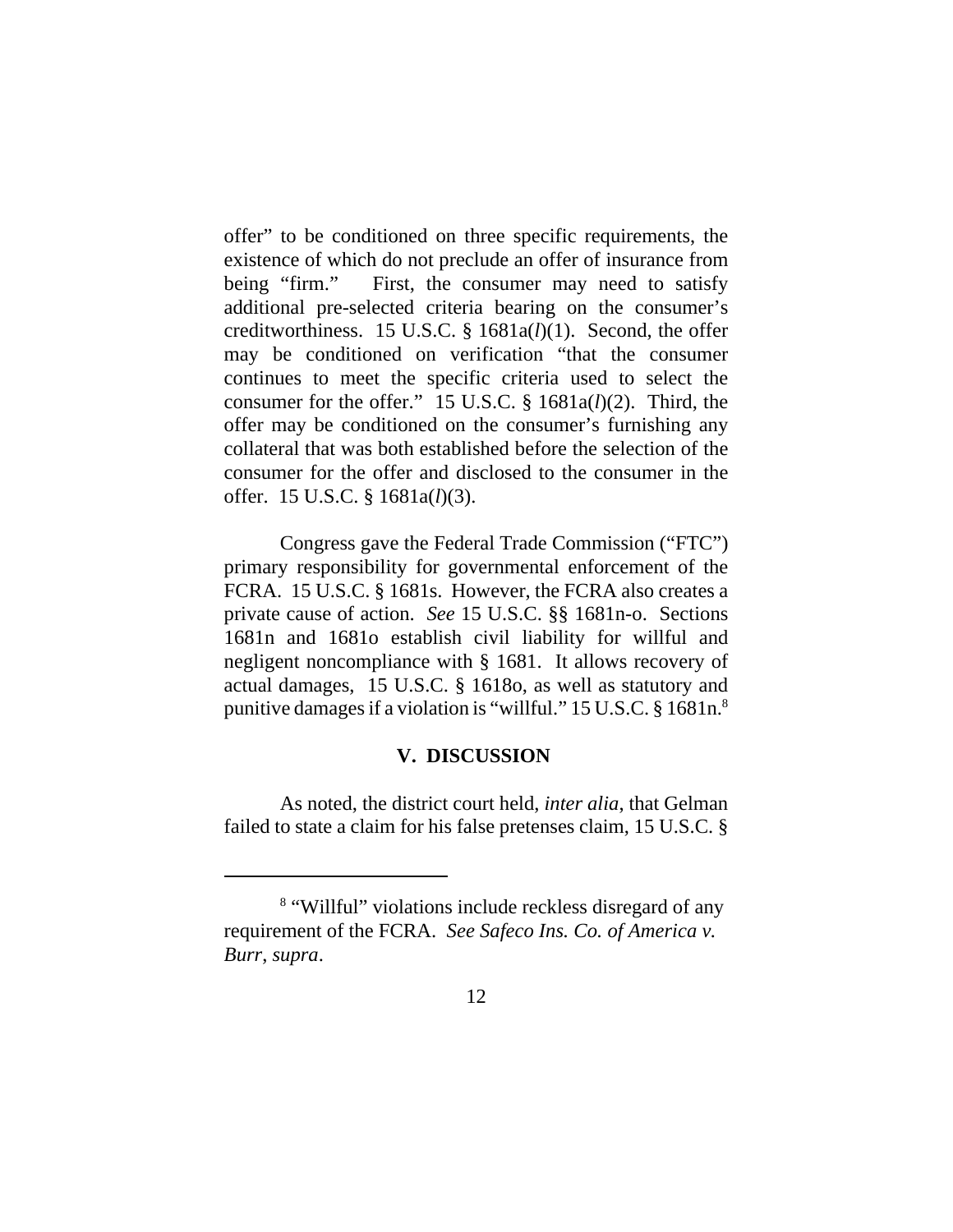1681q,<sup>9</sup> and his permissible purpose claim, 15 U.S.C. §  $1681b(f),<sup>10</sup>$  because State Farm did send him a firm offer of insurance as defined by the FCRA. In so holding, the district court rejected Gelman's contention that a firm offer of insurance must have "value" to the consumer. In Gelman's view, an offer of insurance without value is nothing more than an advertisement or a solicitation of business, which is not a permissible purpose for seeking a consumer's credit report under the FCRA.

Gelman rests his argument that a firm offer of insurance must have value exclusively on the decision of the Court of Appeals for the Seventh Circuit in *Cole v. U.S. Capital, Inc.*, 389 F.3d 719 (7th Cir. 2004). He argues: "The statutory scheme of the FCRA makes clear that a 'firm offer' must have sufficient value for the consumer to justify the absence of the . . . protection of his privacy.'" Appellant's Br. at 7 (quoting

 $10$  15 U.S.C. § 1681b(f) provides: "A person shall not use or obtain a consumer report for any purpose unless  $- (1)$ the consumer report is obtained for a purpose for which the consumer report is authorized to be furnished under this section; and (2) the purpose is certified in accordance with section 1681e of this title by a prospective user of the report through a general or specific certification."

<sup>&</sup>lt;sup>9</sup> 15 U.S.C. § 1681q, provides: "Any person who knowingly and willfully obtains information on a consumer from a consumer reporting agency under false pretenses shall be fined under Title 18, imprisoned for not more than 2 years, or both."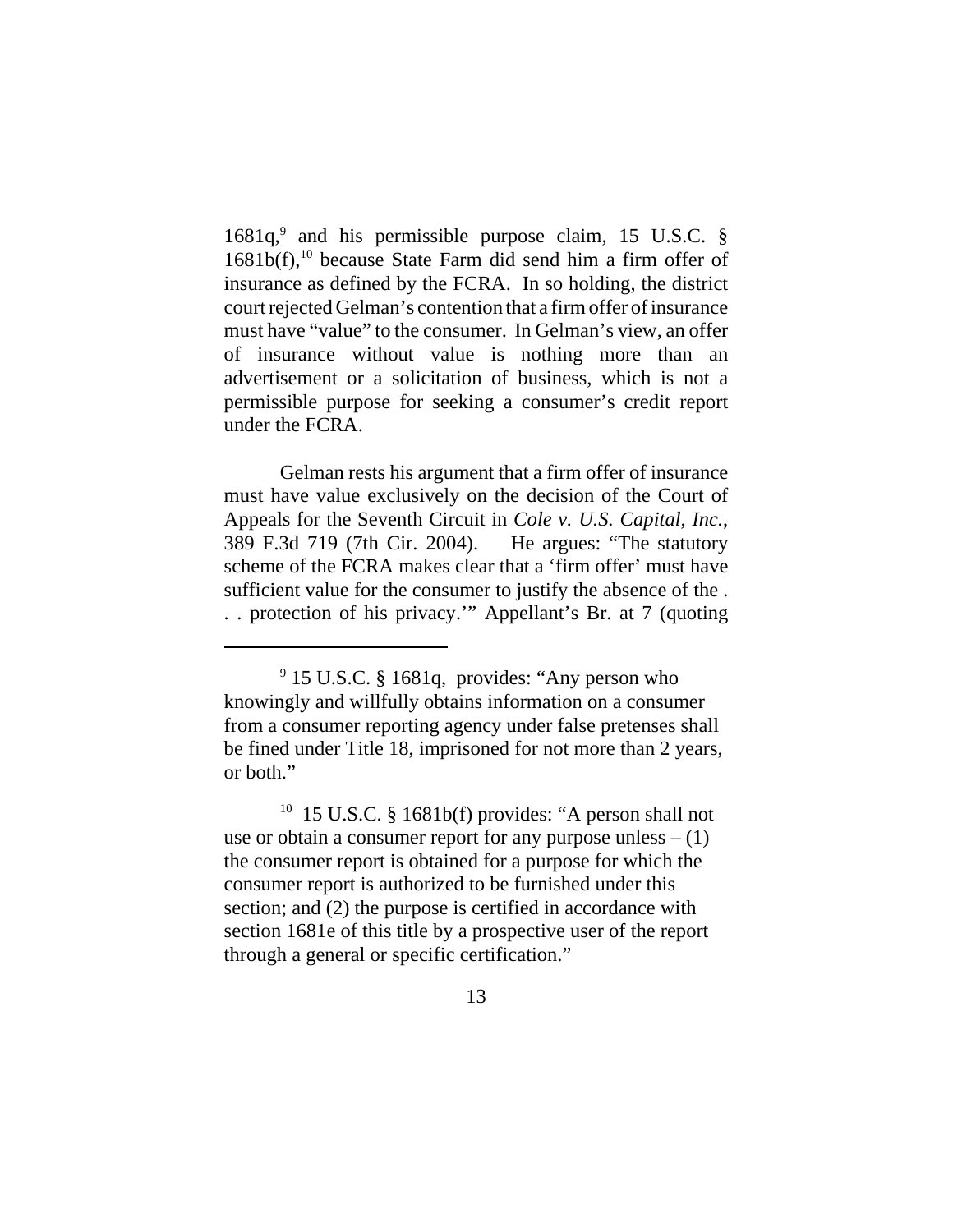*Cole*, 389 F.3d at 376). Gelman's claim on appeal can be reduced to his contention that: "the District Court found that when determining a firm offer, you are not required to evaluate whether the offer has any value and thereby rejects the Seventh Circuit approach in *Cole*," Appellant's Br. at 10.

In *Cole*, an unsolicited mailing to Cole from U.S. Capital and Gleason Chevrolet offered a \$300 credit that could only be used to purchase a car at Gleason Chevrolet. The mailing said approval was neither expressed nor implied and that interest rates might vary from 3% to 24.9%, with no indication of how interest would be compounded and with no indication of a repayment schedule. Cole sued U.S. Capital alleging, *inter alia*, an improper use of her credit report because the mailing was not a firm offer of credit. Rather, she claimed it was "merely a sham to justify obtaining her credit report." *Id*. at 726. She contended "that, given the insignificant amount of credit, the offer was not made with the expectation that a significant number of consumers would accept the offer, and, therefore, it cannot constitute a 'firm offer of credit' for purposes" of FCRA. *Id*.

U.S. Capital responded by arguing that the "lynchpin of 'firm offer of credit' is that some amount of credit – however small – is guaranteed." *Id*. In U.S. Capital's view, "the FCRA does not require a minimum amount of credit to be offered and therefore the preapproval could be for any amount, perhaps even as low as \$1." *Id*. (citation omitted).

> In rejecting U.S. Capital's argument, the court wrote: We believe that the reading of "firm offer of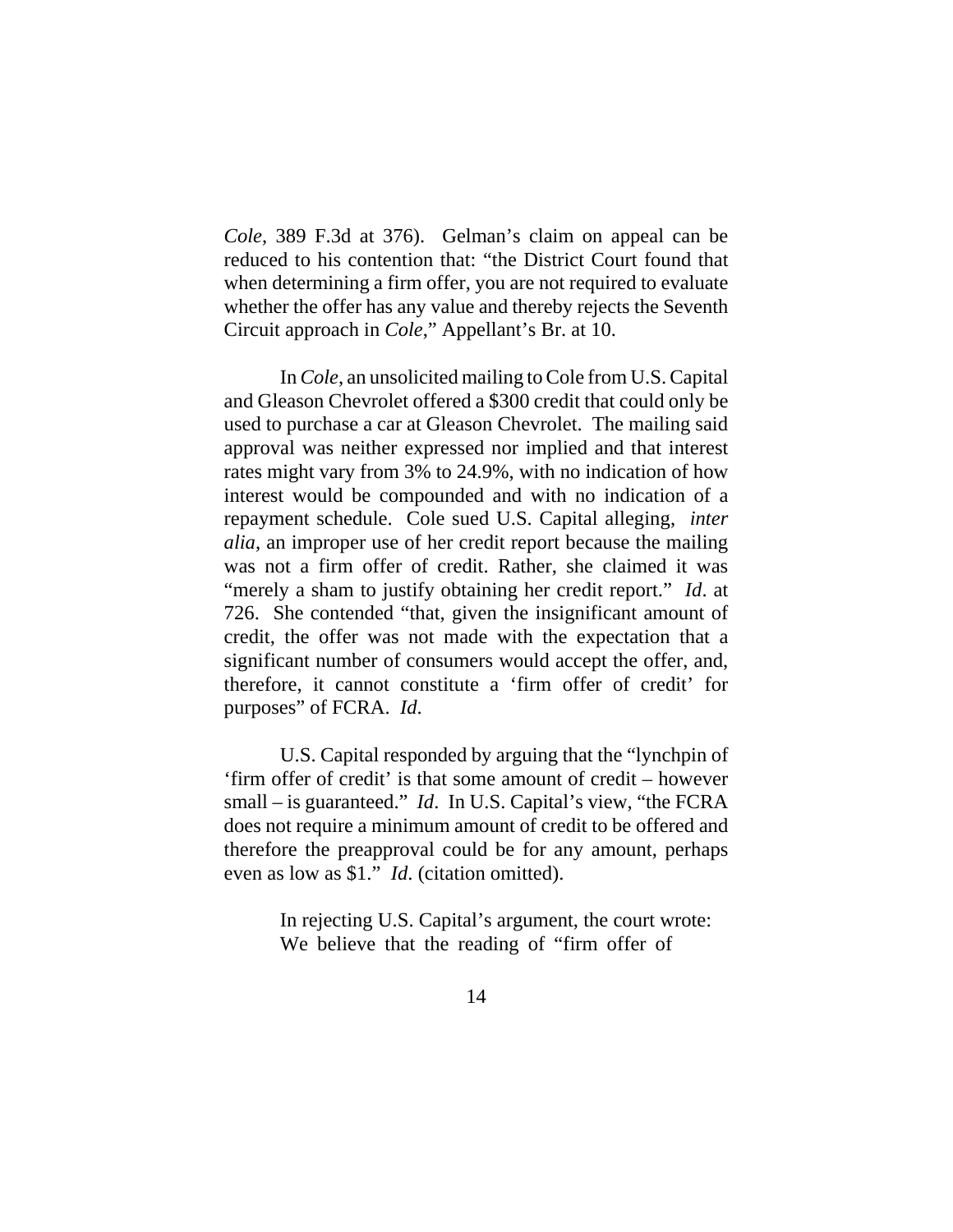credit" suggested by [U.S. Capital] . . . eviscerates the explicit statutory purpose of protecting consumer data and privacy. Indeed, such a definition would permit anyone to gain access to a sea of sensitive consumer information simply by offering some nominal amount of guaranteed credit. The statutory scheme of the FCRA makes clear that a "firm offer" must have sufficient value for the consumer to justify the absence of the statutory protection of his privacy. A definition of "firm offer of credit" that does not incorporate the concept of value to the consumer upsets the balance Congress carefully struck between a consumer's interest in privacy and the benefit of a firm offer of credit for all those chosen through the pre-screening process. From the consumer's perspective, an offer of credit without value is the equivalent of an advertisement or solicitation. It is clear that Congress did not intend to allow access to consumer credit information for catalogs and sales pitches. Such importuning simply – and understandably  $-$  is not among the permissible reasons for which a credit agency may disclose a consumer's credit information.

*Id.* at 726-27 (citations omitted). The court also believed that focusing on whether the offer would have been honored was "inappropriately narrow." *Id.* at 727. It wrote:

To determine whether the offer of credit comports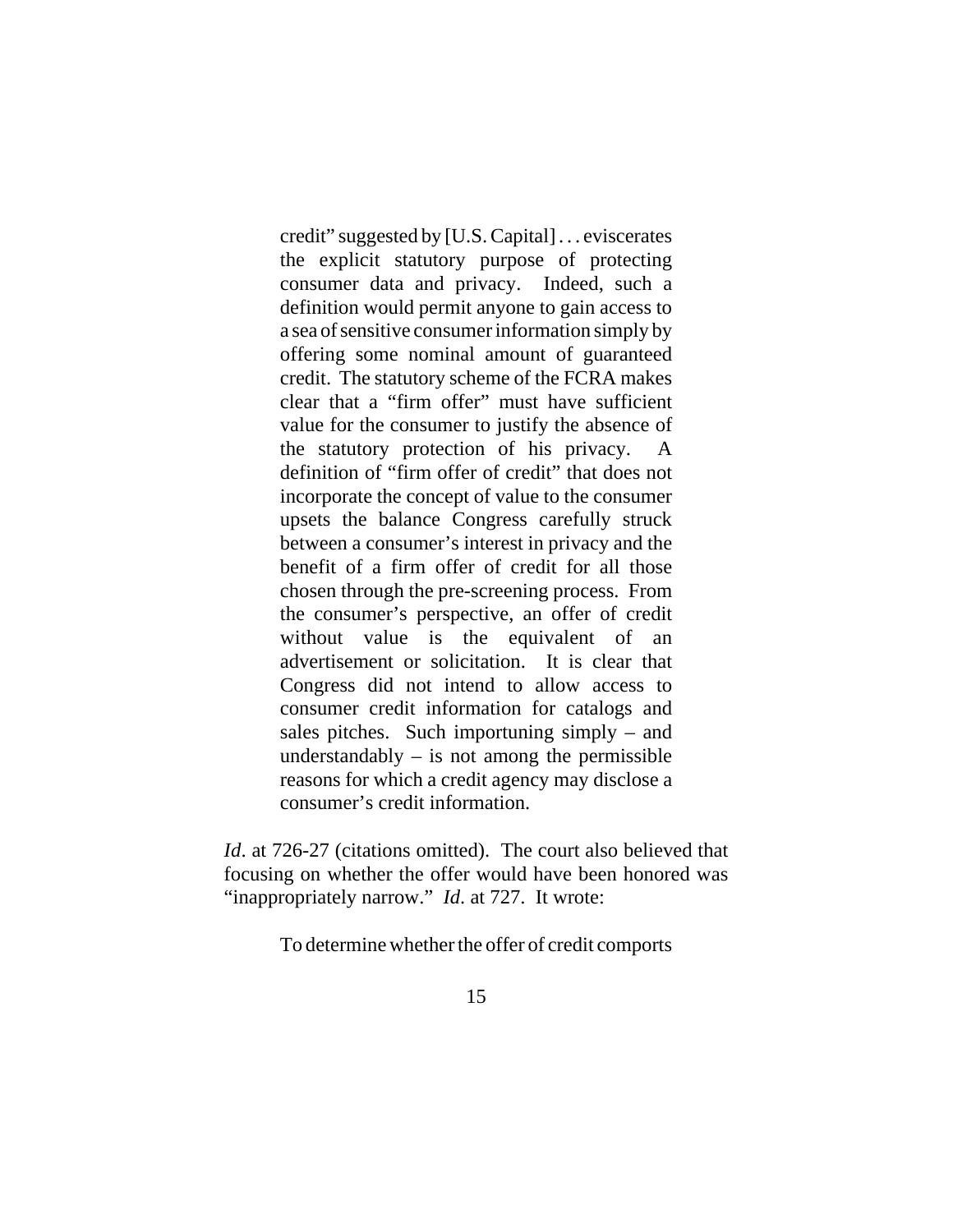with the statutory definition, a court must consider the *entire* offer and the effect of *all* the material conditions that comprise the credit product in question. If, after examining the entire context, the court determines that the "offer" was a guise for solicitation rather than a legitimate credit product, the communication cannot be considered a firm offer of credit.

*Id.* at 727-28 (emphasis in original).<sup>11</sup> Relying on *Cole*, Gelman submits that State Farm's mailer does not have any value to him and, therefore, is not a firm offer of insurance. The argument lacks merit for a number of reasons.

First, Gelman never explains what "value" the mailer should have provided him. Second, irrespective of what Gelman means by "value," our inquiry must focus on the text of the statute itself. As the Supreme Court has commented:

> We have stated time and again that courts must presume that a legislature says in a statute what it means and means in a statute what it says there. When the words of a statute are unambiguous, then, this first canon is also the last: "judicial inquiry is complete."

<sup>11&</sup>quot;The term 'firm offer of credit or insurance' means any offer of credit or insurance to a consumer that will be honored . . . ." 15 U.S.C. § 1681a(*l*).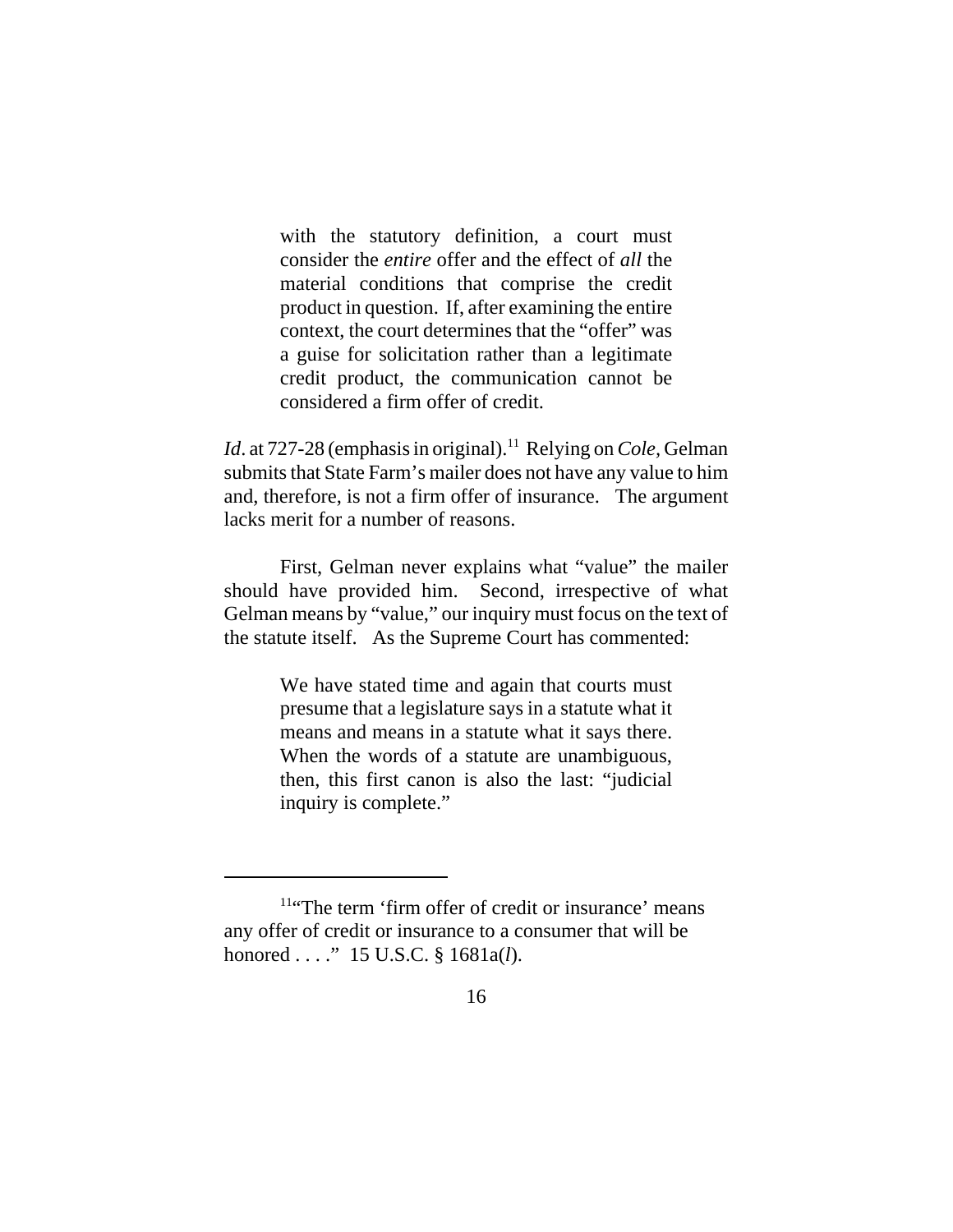*Barnhart v. Sigmon Coal Co*., 534 U.S. 438, 461-62 (2002). As noted above, the FCRA provides that a "firm offer of ... insurance" means:

> any offer of . . . insurance to a consumer that will be honored if the consumer is determined, based on information in a consumer report, to meet the specific criteria used to select the consumer for the offer. . . .

15 U.S.C. § 1681a(*l*). The text of § 1681a(*l*) is unambiguous, and it does not mention "value," or anything akin to it. Moreover, in referring to "*any* offer of . . . insurance," Congress clearly did not intend to limit the scope of § 1681a(*l*), to only those having "value." We therefore can not accept Gelman's argument without effectuating a judicial amendment of the statute.

Third, even assuming *arguendo* that Congress intended to limit a firm offer to one that has value pursuant to the analysis in *Cole*, Gelman's argument would still be undermined by subsequent decisions limiting the reach of *Cole* to circumstances that do not exist here. In *Murray v. GMAC Mortgage Corp.*, 434 F.3d 948 (7th Cir. 2006), the court explained:

> We held in *Cole* that a sham offer used to pitch a product rather than extend credit does not meet the statutory definition. A business that obtains consumer credit information and then offers a \$1 loan (at 100% daily interest) toward the purchase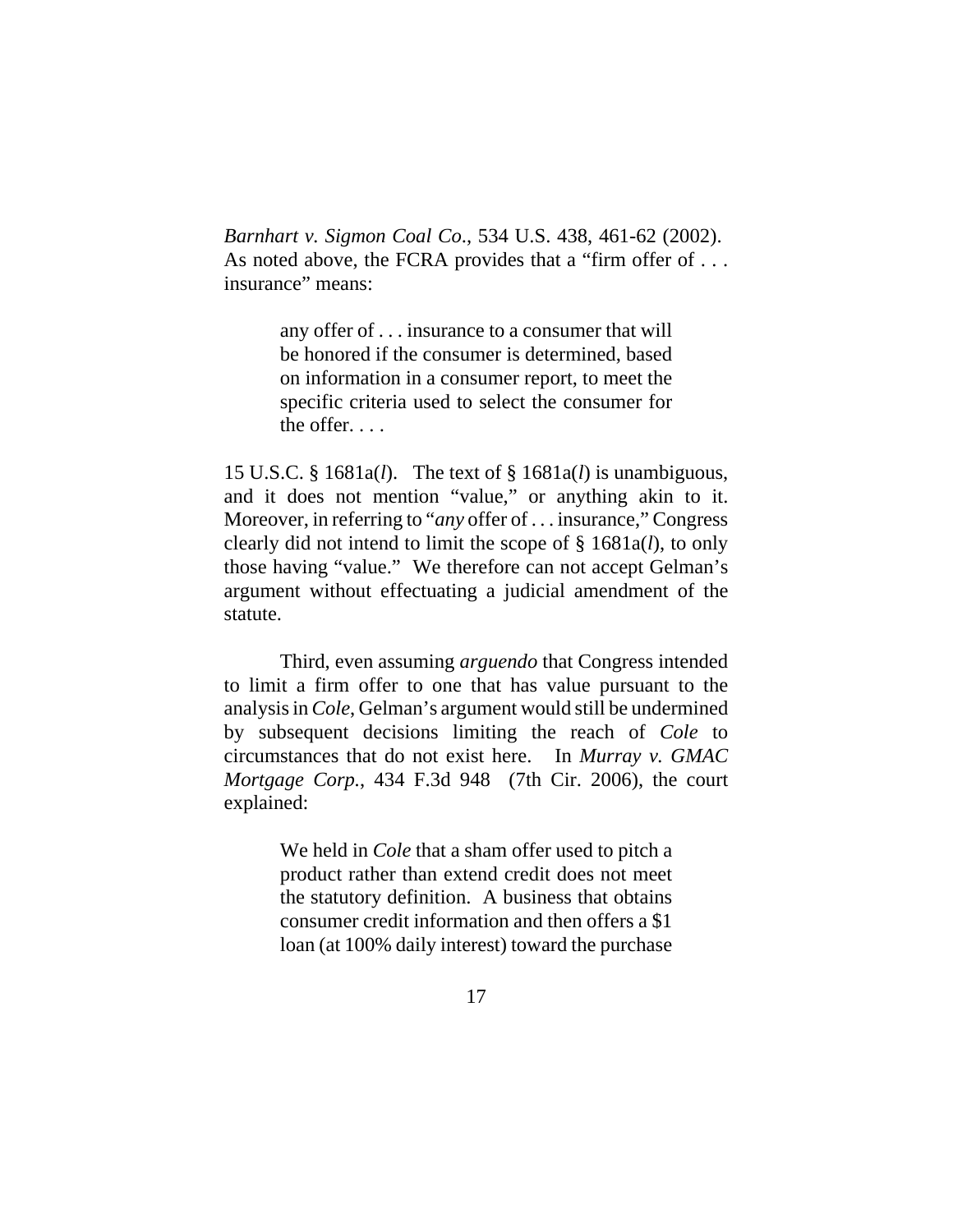of a car has not made a "firm offer *of credit*" but has instead used credit histories to identify potential auto buyers. That objective is not allowed under the [FCRA] we concluded in *Cole*.

*Id.* at 955 (emphasis in original). It further noted:

*Cole*'s objective was to separate *bona fide* offers of credit from advertisements for products and services, determining from "*all* the material conditions that comprise the credit product in question . . . [whether it] was a guise for solicitation rather than a legitimate credit product."

*Id*. at 955-56 (citing *Cole*, 389 F.3d at 728) (emphasis in *Cole*).

Thereafter, in *Murray v. New Cingular Wireless Services, Inc.*, 523 F.3d 719 (7th Cir. 2008), the court limited *Cole's* "value" requirement even further. It wrote:

> $§ 1681b(c)(1)(B)(i)$  calls for a firm offer of credit but not a *valuable* firm offer of credit. A firm offer of credit suffices. *Cole* did not doubt this. The problem in *Cole* was how to disentangle an offer of *merchandise* from an offer *of credit* when they are made jointly (in *Cole*, the merchant was selling cars and offered to extend credit for a small fraction of the price). We asked whether the offer of credit would be valuable standing alone in order to see whether the non-consensual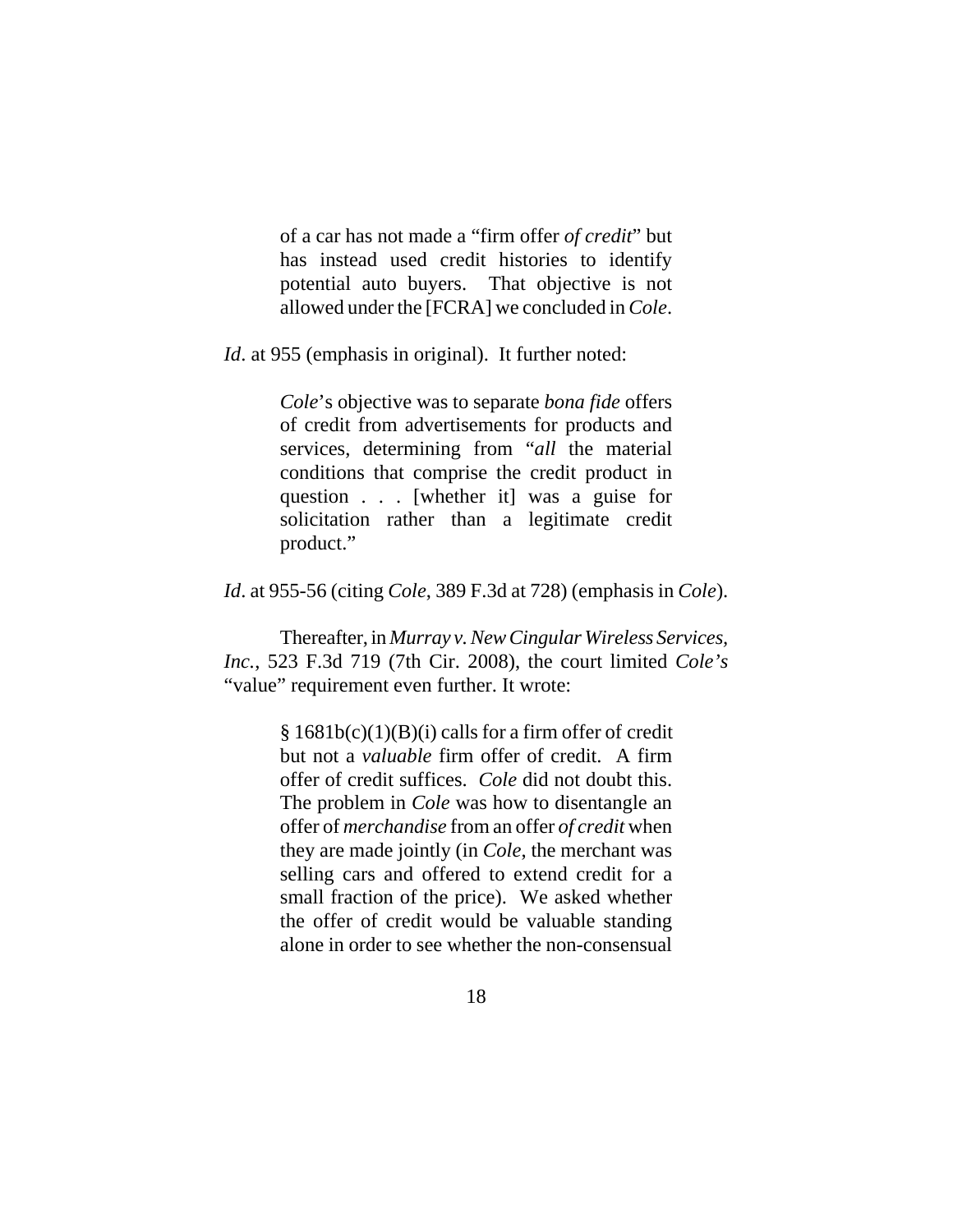check of a person's credit history had been used to make an offer of merchandise, something the statute does not allow. . . . When credit histories are used to offer credit (or insurance) and nothing but, the right question is whether the offer is "firm" rather than whether it is "valuable."

*Id.* at 722 (emphasis in original).

Gelman's situation is completely unlike the car loan involved in *Cole*. Thus, *Cole* offers no support for his insistence on a value requirement, and his position is further undermined by the text of the FCRA.

In addition to advocating a value requirement, Gelman contends that because the term "firm offer" is not defined in the FCRA, the district court was required to determine the meaning of "firm offer." That argument ignores the very statute it purportedly rests upon because the FCRA specifically defines the term "firm offer." As noted earlier, the FCRA contains the following definition: a "firm offer of . . . insurance" is "any offer of . . . insurance to a consumer that will be honored if the consumer is determined, based on information in a consumer report, to meet the specific criteria used to select the consumer for the offer." 15 U.S.C. § 1681a(*l*). Thus, as the court noted in *Murray v. New Cingular Wireless Services, Inc.*, 523 F.3d at 723 "'firm offer' is a defined phrase." A "firm offer" is one that will be "*honored*" (if the verification checks out). . . ." *Id.*; *see also Kennedy v. Chase Manhattan Bank USA, NA*, 369 F.3d 833, 841 (5th Cir. 2004) (holding that a firm offer under the FCRA "really means a 'firm offer' if you meet certain criteria").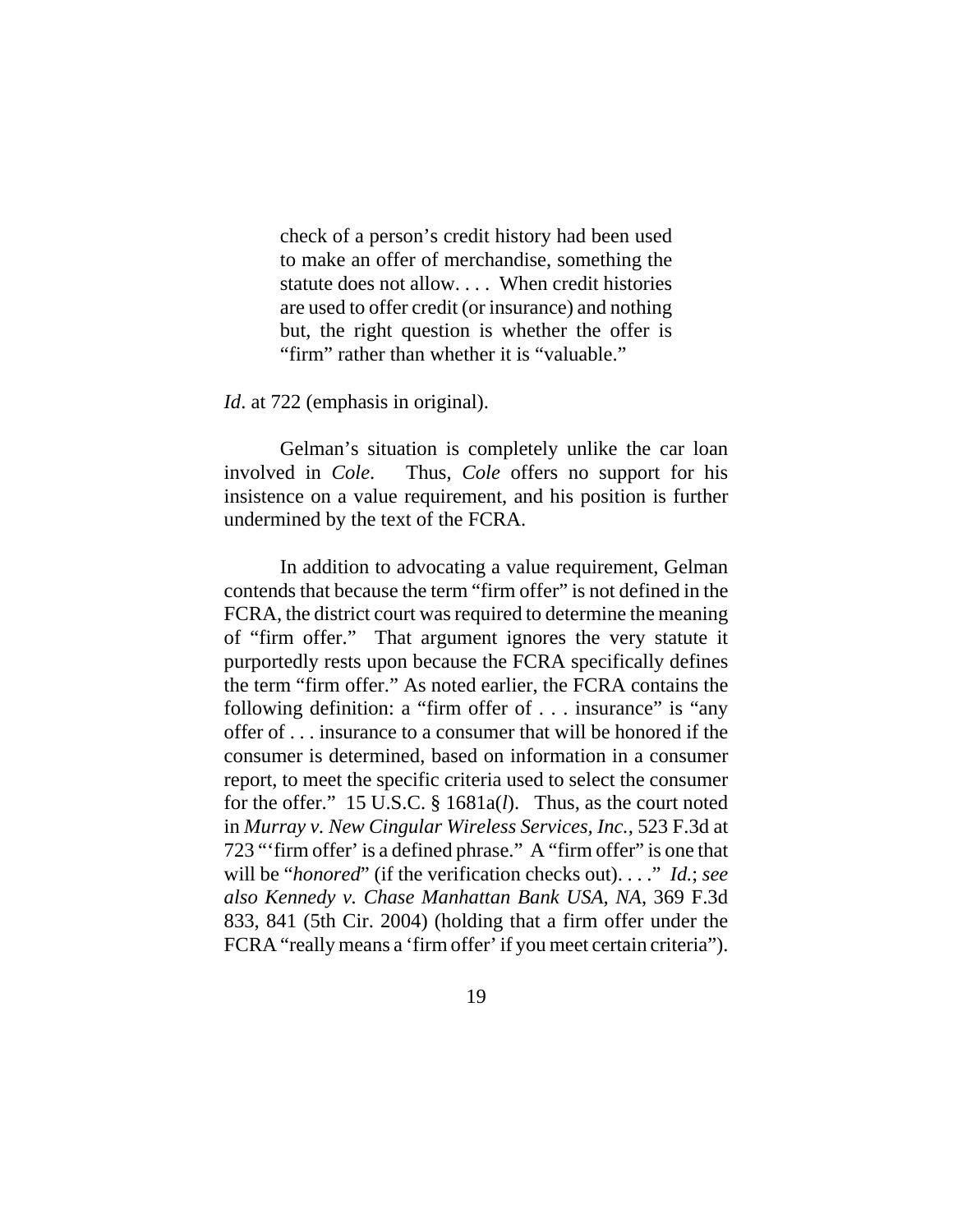Although it contained substantial puffery and statements that could only have been intended as promotional, State Farm's letter to Gelman met the FCRA's statutory definition of a "firm offer." It stated: "[t]his 'presecreened' offer of insurance is based on information in your consumer report indicating that you meet certain eligibility criteria. This offer is not guaranteed if you do not meet our criteria at the time of application and expires 60 days after you receive it." The mailer also read: "[a]s your agent, I'll help you find the right level of coverage at the right price for your needs. By getting to know you personally, I can offer: Competitive rates that help you save up to \$356 or more." The mailer thus stated that the offer of insurance contained therein would be honored if Gelman met certain criteria. Gelman did not allege that he responded to State Farm's mailing and was denied insurance even though he satisfied the pre-screening criteria. That would present a very different scenario that we need not now consider.

Finally, Gelman contends that the district court ignored the allegations in his complaint. Gelman submits that he alleged that the mailing was part of a marketing campaign. However, he contends that the district court mischaracterized his complaint and accepted State Farm's argument that its *intent* in sending the mailing was to extend a firm offer of insurance. He claims that the district court's acceptance of State Farm's argument is evident from its opinion. In buttressing that argument, he points to the following discussion in what he contends is footnote 3 of the district court's opinion:

Even if the attachment does not satisfy the